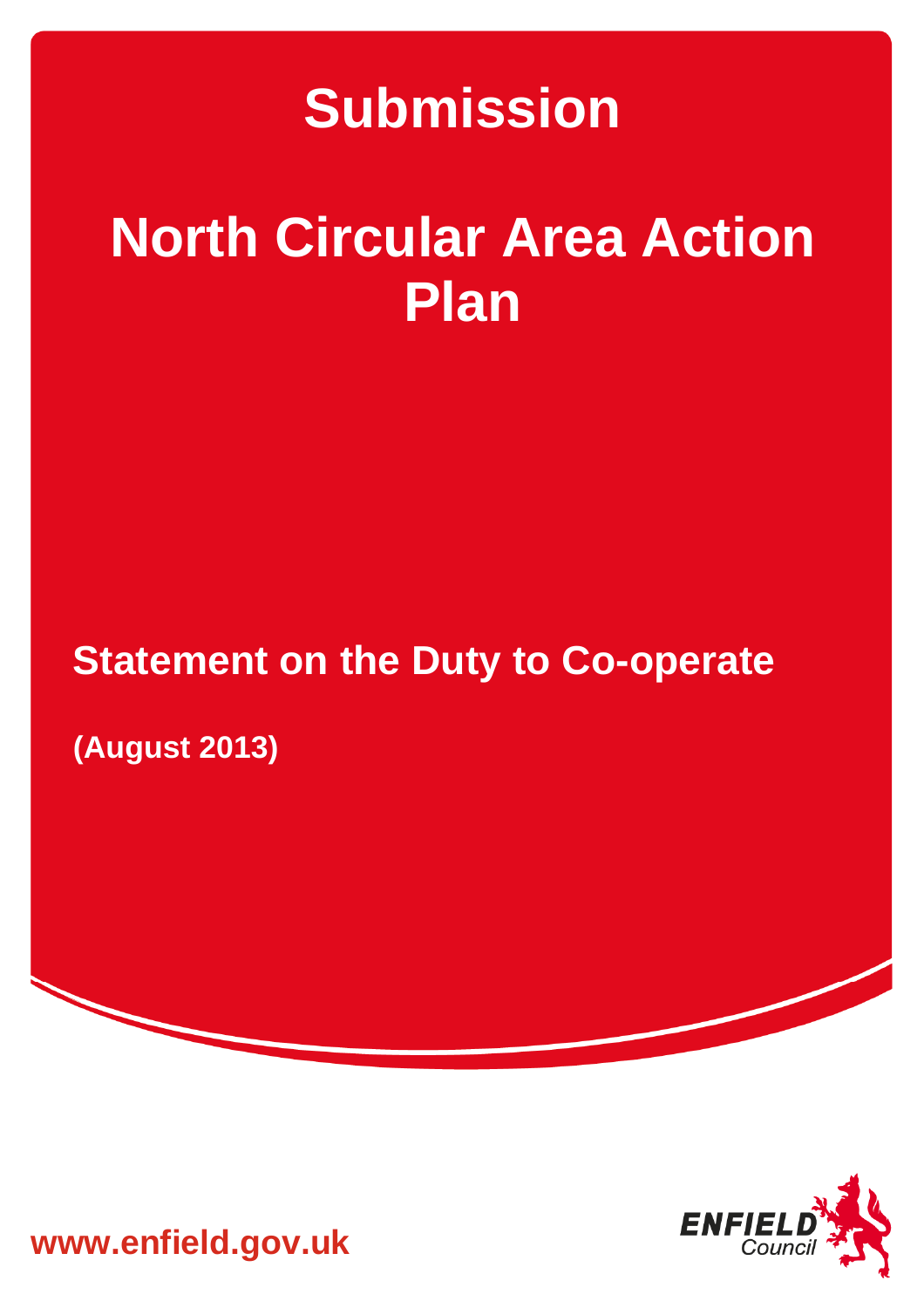# **SUBMISSION**

# **North Circular Area Action Plan**

# **STATEMENT ON THE DUTY TO CO-OPERATE**

#### **TABLE OF CONTENTS**

| 1. Introduction                            |  |
|--------------------------------------------|--|
| 2. Background                              |  |
| 3. North Circular Area Action Plan Context |  |
| 4. Relevant "Duty to Co-operate" bodies    |  |
| 5. General Co-operation                    |  |
| 6. Conclusion                              |  |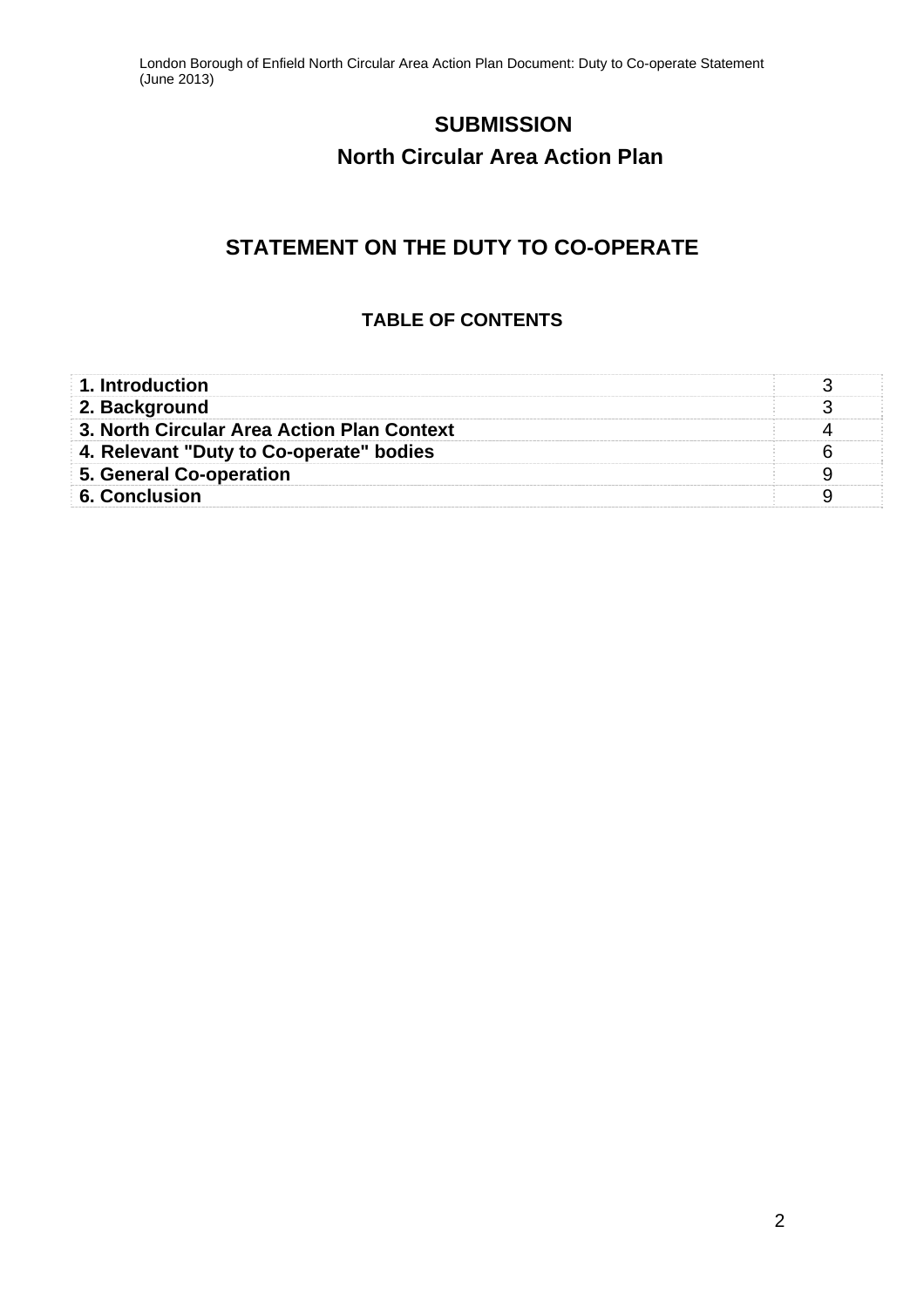### **1. Introduction**

1.1 This statement demonstrates how the preparation of the North Circular Area Action Plan (NCAAP) meets the statutory duty to co-operate inserted by Section 110 of the Localism Act 2011.

### **2. Background**

#### **Localism Act 2011**

- 2.1 The "duty to co-operate" is a statutory duty. Section 110 of the Localism Act 2011 inserts a Section 33A and a Section 20(5)(c) into the Planning and Compulsory Purchase Act 2004.
- 2.2 Section 33A imposes a duty on a local planning authority to co-operate with other local planning authorities, county councils and bodies or other persons as prescribed (being those identified in regulation 4 of the Town and Country Planning (Local Planning) (England) Regulations 2012. Under Section 20(5)(c), a Planning Inspector can consider whether this duty has been complied with in the examination of planning documents. This statement is provided as evidence to demonstrate that the duty has been complied with in the preparation of the NCAAP.
- 2.3 The duty to co-operate requires a local planning authority to engage constructively, actively and on an on-going basis in any process by means of which particular activities are undertaken. Those activities include the preparation of development plan or other local development documents and activities which prepare the way for those activities and that support these activities in so far as they relate to a strategic matter.
- 2.4 A strategic matter is defined as sustainable development or use of land that has or would have a significant impact on at least two planning areas, including (in particular) sustainable development or use of land for or in connection with infrastructure that is strategic and has or would have a significant impact on at least two planning areas.
- 2.5 Section 33A came into force on 15 November 2011 and applies to all plans submitted for examination after that date even if their preparation started before the commencement of the duty. There are no transitional provisions.

#### **The National Planning Policy Framework**

- 2.6 The National Planning Policy Framework (NPPF) states that public bodies have a duty to co-operate on planning issues that cross administrative boundaries, particularly those which relate to strategic priorities. The Government expects joint working on areas of common interest to be diligently undertaken for the mutual benefit of neighbouring authorities (para 178).
- 2.7 The NPPF provides some guidance on what could be considered as a "strategic matter". It outlines that local planning authorities should set out the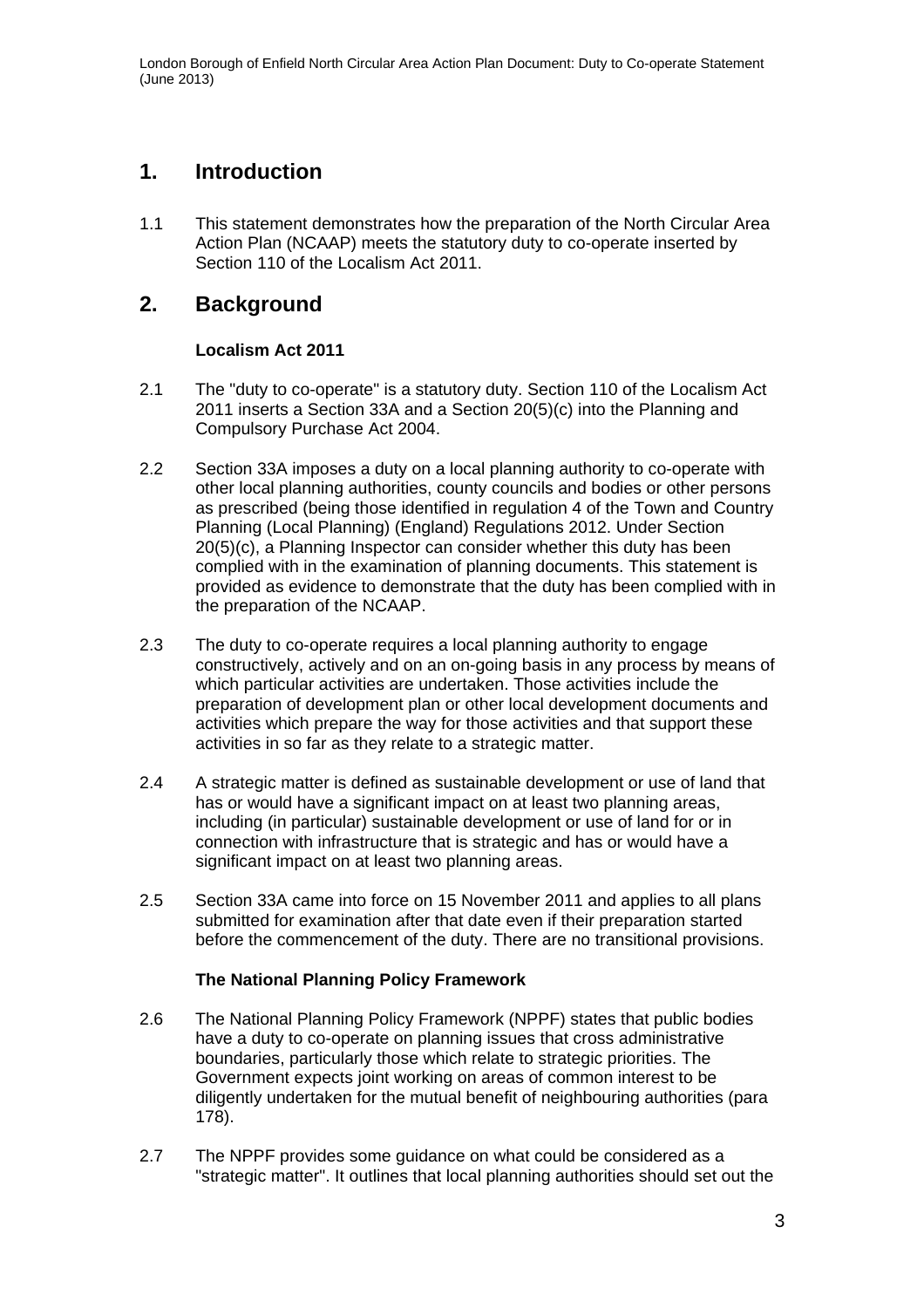strategic priorities for the area in the Local Plan (para 156). This should include strategic policies to deliver:

- the homes and jobs needed in the area;
- the provision of retail, leisure and other commercial development;
- the provision of infrastructure for transport, telecommunications, waste
- management, water supply, wastewater, flood risk and coastal change
- management, and the provision of minerals and energy (including heat);
- the provision of health, security, community and cultural infrastructure and other local facilities; and
- climate change mitigation and adaptation, conservation and enhancement of the natural and historic environment, including landscape.
- 2.8 Paragraph 181 of the NPPF states that 'Local planning authorities will be expected to demonstrate evidence of having effectively co-operated to plan for issues with cross-boundary impacts when their local plans are submitted for examination'.
- 2.9 As a direct response to the requirement, Enfield Council wrote all organisations to which the duty applies on the 17th August 2012, to:
	- Provide the opportunity to update respondents on Enfield's programme of work;
	- Invite stakeholders to identify and comment on strategic issues; and
	- Ask for views on how organisations want to be involved.

## **3. North Circular Area Action Plan Context**

- 3.1 The North Circular Area Action Plan (NCAAP) forms part of Enfield's Local Plan, the set of documents that collectively form the strategy for the future growth and development in Enfield and sets out the policies the Council, as the Local Planning Authority, will use when making decisions on planning applications.
- 3.2 The process for producing the NCAAP started in 2007, and undergone several stages of preparation and on-going discussions with stakeholders to develop the Plan with local people, strategic partners, (including neighbouring authorities), interested organisations and developers. This has included four stages of formal consultation:

Stage 1: Issues & Options Stage in 2007: Stage 2: Preferred Options Stage in May 2008; Stage 3: Towards Pre-submission in November 2011; Stage 4: Proposed Submission April 2013.

- 3.3 Preparation of the document commenced prior to the duty to co-operate coming into force in November 2011. However, throughout the preparation of this Plan and other development plan documents ,most recently the adopted Core Strategy (2010), the Council continues to take a collaborative approach to plan-making that considers a range of issues, including the following strategic matters::
	- Housing and employment growth.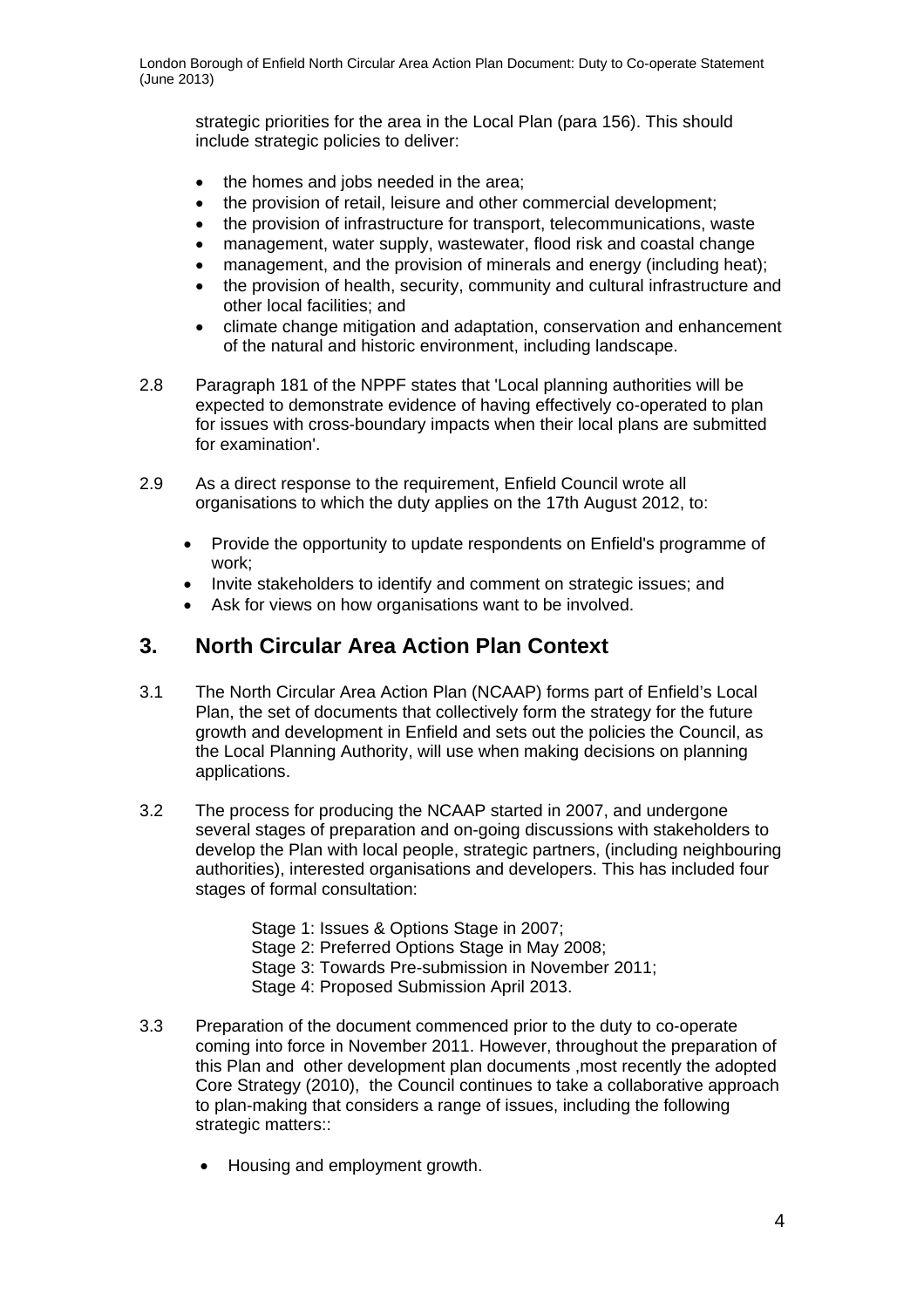- The provision of physical infrastructure for transport, waste management and energy.
- The provision of social infrastructure such as schools and health.
- The protection of existing and the location of new employment and retail provision.
- 3.4 Elements of the co-operation and joint working on the other parts of Enfield's Local Plan (and other related strategies and evidence underpinning these plans) have formed part of the processes and activities informing the preparation of the North Circular Area Action Plan. For example, meetings with delivery partners such as TfL and Network Rail took place during the preparation of Enfield's Core Strategy document to help identify areas of concern, strategic and detailed issues to be addressed.. The NCAAP aims to meet these wider strategic objectives where they relate to the North Circular area.
- 3.5 The NCAAP contains a series of 'Approaches' and 'Principles' that will help manage the use of land and the design and layout of buildings, places and spaces along the North Circular Road corridor. The Plan also contains guidance for 20 Opportunity Sites, where development is expected to take place during the next 15 years and in some cases the next 2-5 years. This guidance will inform planning decisions on these sites. These build on the existing policies in Enfield's Core Strategy and set out objectives to meet local needs and wider area requirements in accordance with the higher level policies.
- 3.6 The submitted Plan is the culmination of a number of processes, activities and levels of engagement and co-operation. It has taken into account the views expressed and comments made during its preparation by a number of the prescribed bodies. A separately submitted Consultation Statement (Regulation 22) sets out how these other authorities and bodies have been involved and consulted and how their views have been taken into account.
- 3.7 In relation to the specific duty to co-operate requirements, Enfield Council considers that the North Circular Area Action Plan would not result in significant strategic or cross-border impacts. The policy framework within the Plan mainly focuses on site-specific issues which are relevant to sustainable growth in the south-west of the borough and assist in delivering the adopted Core Strategy objectives. Where the Plan does provide policy coverage on more strategic issues, the provisions still remain mainly local in effect, and include:
	- Prioritising regeneration objectives and years of blighted homes over the uncertainty of historical safeguarding of land for highway improvements.
	- Prioritising the need for creating sustainable neighbourhoods and more decent homes, in particular more family housing in the light of needs within the Plan area as recognised by the Core Strategy.
	- Meeting local community infrastructure needs for education, health and community facilities.
	- Setting design principles for this section of the North Circular corridor and for the character areas within it.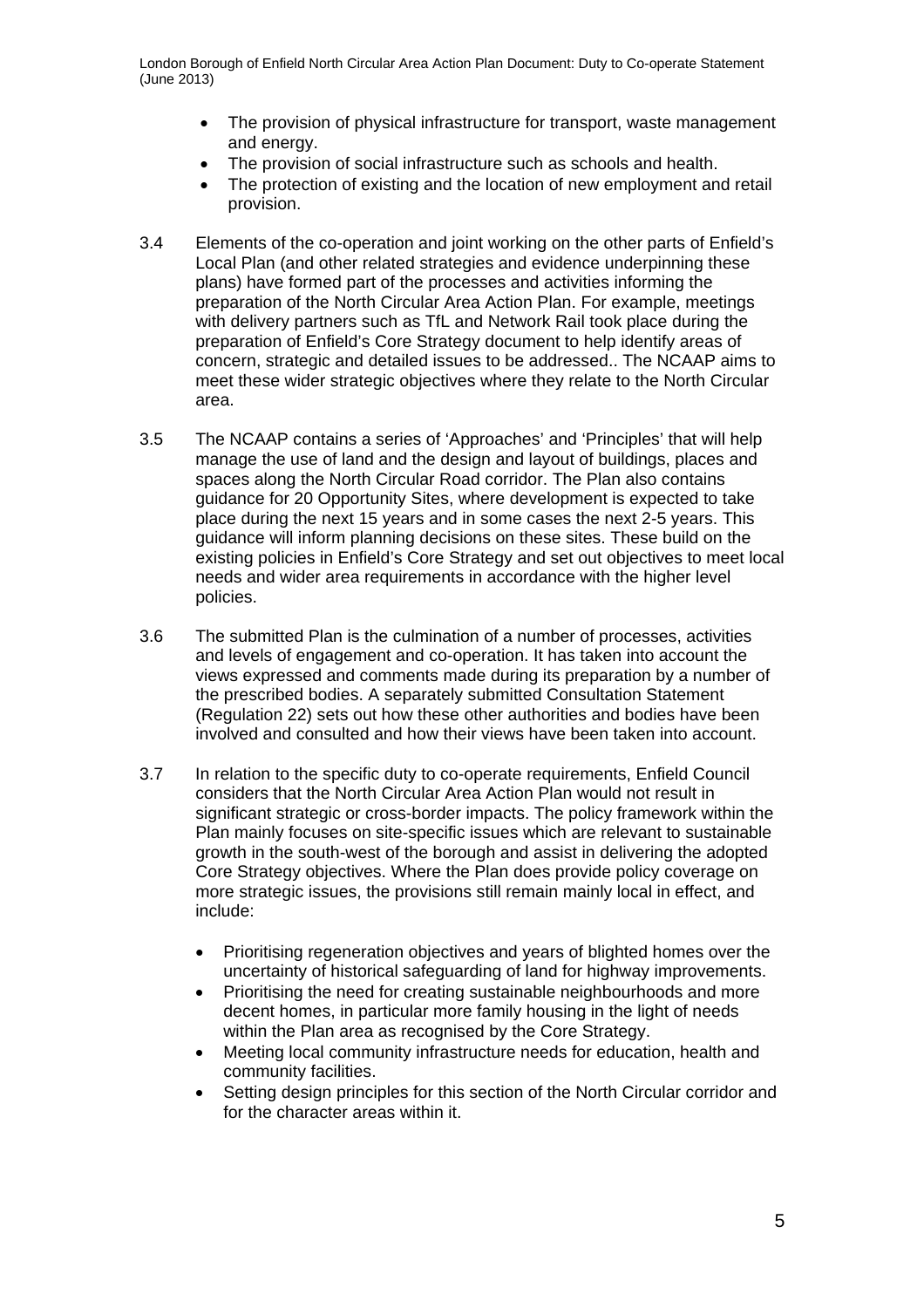#### **Neighbouring Planning Areas**

- 3.8 Haringey Council and Barnet Council are the two neighbouring local planning authorities with boundaries adjoining the Plan area. Plan preparation has been carried out taking into account the local plans and cross-boundary developments proposed in each authority to ensure that a compatible approach is being pursued for the part of the North Circular Road corridor that falls within Enfield.
- 3.9 Enfield Council has always adopted good practice in terms of engagement with other adjoining local authorities and has continued to do so in the drafting of the Plan. Barnet Council adopted its Core Strategy in 2012 and the authority's future growth is not towards its south eastern border with Enfield, and is focused towards the north and west of Barnet. The capacity of the A406, North Circular Road has been a longstanding and shared issue both authorities have and will continue to work closely on with Transport for London (TfL) on. Haringey Council adopted the Haringey Local Plan Strategic Policies and Proposals Map in 2013. The strategic growth and spatial focus in Haringey is not directed towards its northern border with the NCAAP's southern boundary.
- 3.10 This statement identifies and sets out how the relevant 'duty to co-operate' bodies have been involved in the evolution of the Plan, and how this involvement has helped shape the proposals as they emerged. The Council consider that this statement demonstrates that the duty to co-operate requirements (as set out in the Localism Act 2011 and described in the National Planning Policy Framework) have been fulfilled and that the Council has effectively co-operated with other bodies throughout the preparation of the Plan.

# **4. Relevant "Duty to Co-operate" bodies**

4.1 Set out below is a list of those 'duty to co-operate' bodies relevant to the North Circular Area Action Plan:

Prescribed bodies:

- Barnet Council
- Haringey Council
- Environment Agency
- English Heritage
- Natural England
- Mayor of London (GLA)
- Transport for London
- Primary Care Trust / Health bodies
- Highways Agency
- Thames Water

Other relevant organisations to the area:

- North London Waste Authority
- Network Rail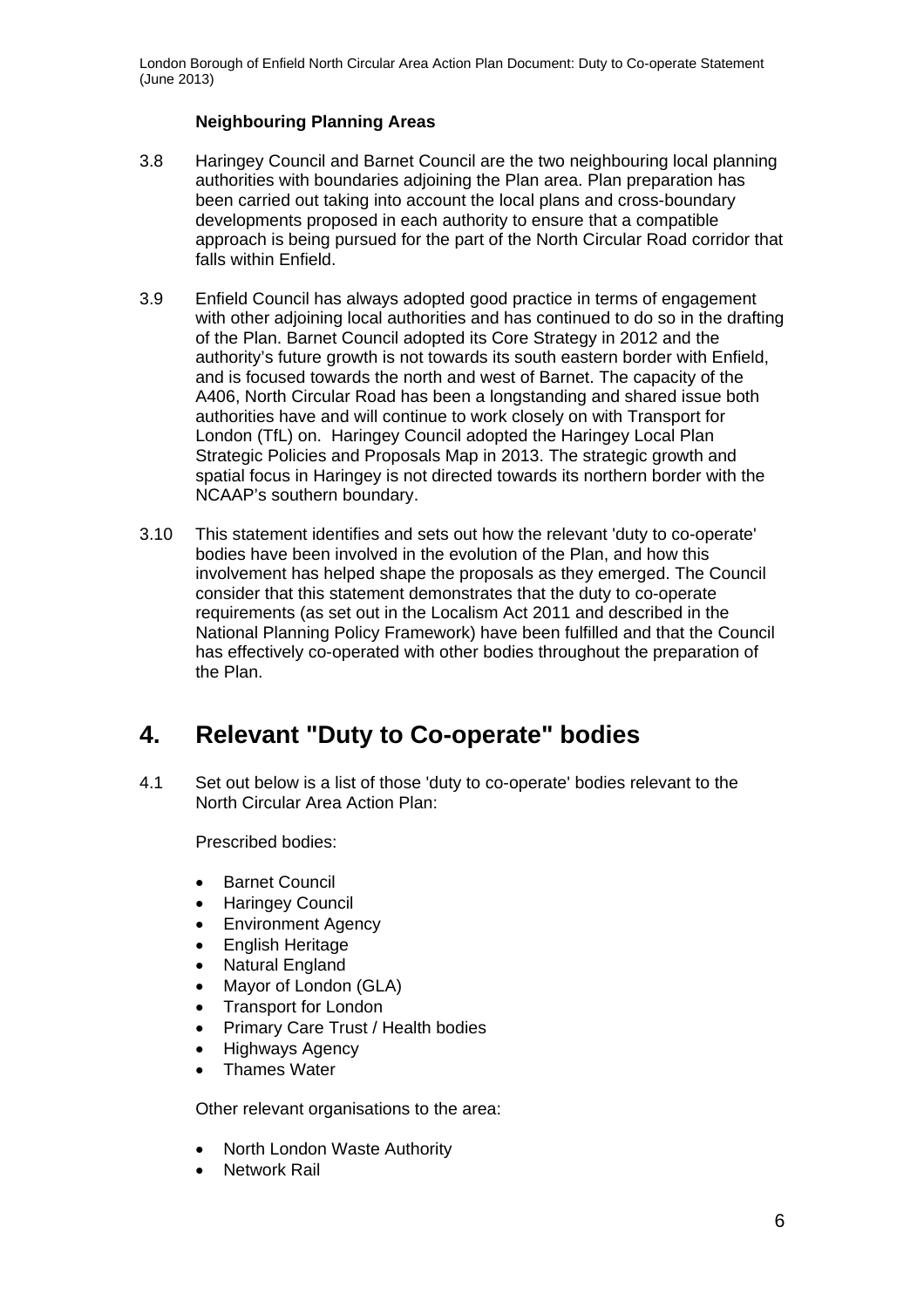4.2 The summary below sets out how the Council have engaged with the statutory bodies and, where relevant, how this has influenced the policy approach advocated in the Area Action Plan.

#### **Barnet Council**

- 4.3 Enfield Council has effectively co-operated with Barnet Council, officers have been invited in each stage of preparation of the Action Plan. Barnet officers confirmed their willingness to liaise with, and meet directly with Enfield officers on the Plan. Meetings were held at both the Towards Pre-submission stage in October 2012 and the Proposed Submission in 2013. No formal representations had been submitted by Barnet Council as part of the consultation stages up until the Proposed Submission publication in April 2013.
- 4.4 Barnet Council has, through the Proposed Submission publication of the North Circular Area Action Plan, indicated their support for the principles in the Plan. Nonetheless Barnet Council raise two cross-boundary issues:
	- Removal of the safeguarded land for the historical grade separated capacity improvements along the A406. Barnet Council is concerned that the removal may prejudice future road capacity improvements from coming forward and thereby constrain future growth in adjacent boroughs.
	- The provision of school places, in particular primary school places. Barnet Council is concerned that the increase in housing supported by the North Circular Area Action Plan would place pressure on Barnet Schools.

#### **Enfield's Response**

4.5 Planning and transportation officers from both authorities met prior to the representation being received. Discussions over Barnet Council's concerns regarding the whether the Plan would prejudice future capacity improvements coming forward were acknowledged. However, Enfield explained that much of the safeguarded land had now been sold to Notting Hill Housing Trust and therefore the policy position of safeguarding land for future road capacity was tenuous in light of this decision. Over 200 blighted properties had now been refurbished and planning applications for the remaining sites were being progressed. It was agreed that the position of uncertainty would only become clear once the work of the Mayor's Road Taskforce d is reported in 2014. Nonetheless, officers agreed that Barnet Council's formal position of concern should be raised through the Proposed Submission consultation.

#### **Haringey Council**

4.6 Enfield Council has effectively co-operated with Haringey Council, officers have been invited to participate in each stage of the Plan's preparation. Haringey officers confirmed their willingness to liaise with, and meet directly with Enfield officers. A specific meeting was held with officers of Haringey during the preparation of the Proposed Submission document in January 2013. Haringey officers informally indicated their support for the principles in the Plan and confirmed that they will work closely with Enfield Council when applications are submitted for those identified Opportunity Sites that are located close to the Haringey boundary. Formal representations were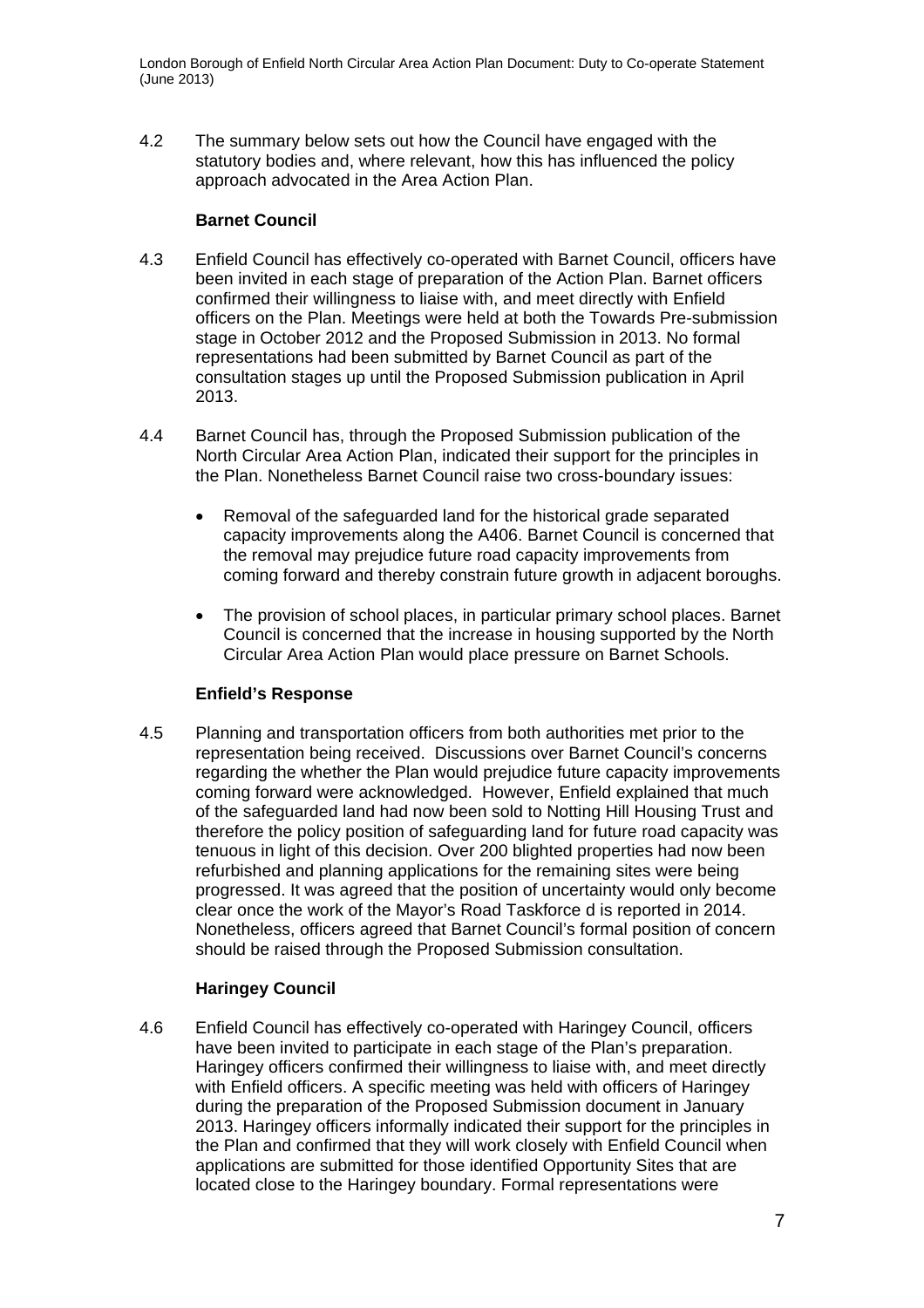received during the 2008 Preferred Options stage consultation, where Haringey expressed that the level of housing growth envisaged by the Plan may well have cross-boundary implications for Haringey's community, social and education infrastructure. No formal representations on the Plan have been received from Haringey Council since the Area Action Plan recommenced in 2011.

#### **PCT / Health bodies**

4.7 Health Authorities, particularly NHS North Central London, have been involved throughout the preparation of the Plan. The local Enfield PCT were invited to comment through statutory consultation at each phase of the process. NHS North Central London provided detailed comments at the Towards Pre-submission stage of the process and these have been taken on board where appropriate to the Plan.

#### **The Environment Agency**

4.8 The Environment Agency (EA) has submitted representations at each stage of consultation and the Proposed Submission Plan contains a significant number of references to climate change mitigation, sustainable drainage and sustainable design. Meetings are regularly held between the Environment Agency and the Council to discuss policy, flooding and sustainability issues and to ensure on-going engagement. The EA also highlighted the need for a sequential test to be carried out on site 15. This was subsequently undertaken in consultation with the EA.

#### **English Heritage**

4.9 English Heritage has commented in each stage of the plan's preparation, English Heritage indicated their general support for the principles. English Heritage also urged that Enfield Council's conservation specialists should be closely involved in discussions on the preparation of the Plan, which Enfield officers have duly ensured.

#### **Natural England**

4.10 In general Natural England have had few comments to make on the Area Action Plan, although their representations on early drafts of the plan led to greater recognition of the opportunities presented by open spaces and individual developments to contribute to biodiversity enhancements, and these are now reflected in the Proposed Submission Plan.

#### **North London Waste Authority**

4.11 Since preparation on the North Circular Area Action Plan recommended in 2011 a planning application to provide a modern waste facility in Haringey, close to the Enfield borough boundary and Area Action boundary had been progressing. Continual dialogue with NLWA has also been necessary to ensure cross boundary proposals remain consistent. NLWA has submitted representation on the Proposed Submission AAP and these have been taken on board where appropriate.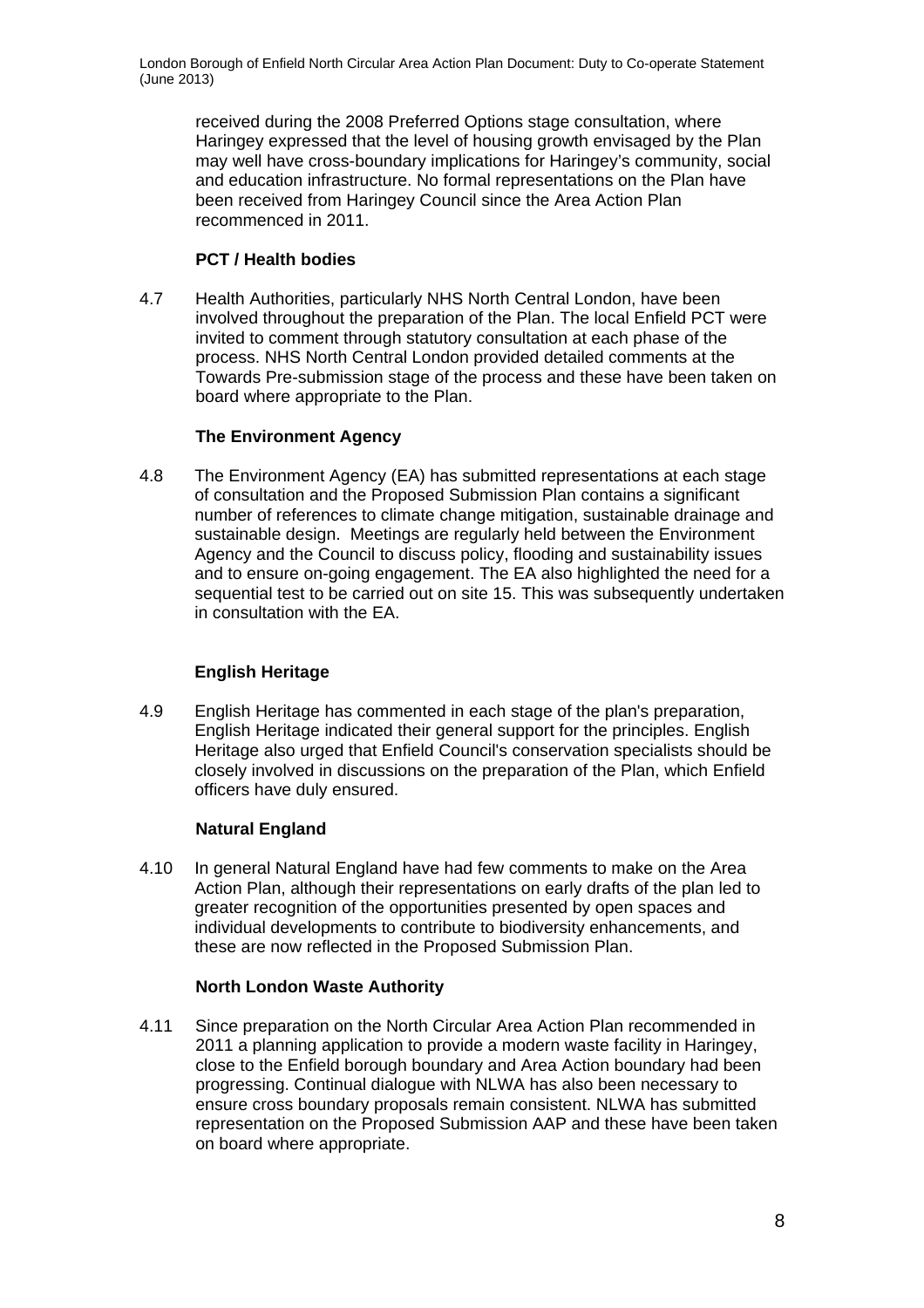#### **Mayor of London**

4.12 Officers of the Greater London Authority (GLA) have been actively involved with plan preparation on behalf of the Mayor to ensure its general conformity with the London Plan.

#### **Transport for London**

4.13 Transport for London submitted representations on the Area Action Plan at each stage and these have been taken on board where appropriate. The A406, which is part of the TfL road network, and TfL's property and land interests within the NCAAP, has required continuous engagement throughout the preparation of the Plan. Engagement from the Plan's inception has continued over the year, special meetings between officers have taken place throughout the Plan' s development and positive dialogue has enabled both organisations to come to an agreed position over the historical safeguarding of land for future highway capacity improvements.

#### **Highways Agency**

4.14 The Highways Agency responded at each stage of the plan process. However, as the plan does not directly impact on the Strategic Road Network (SRN) they did not have any specific comments to make.

#### **Thames Water**

.

4.15 Thames Water has made representations at each stage and have further advised additional wording for water supply and sewage infrastructure, to ensure that developers demonstrate that adequate infrastructure capacity exists both on and off the site to serve the development.